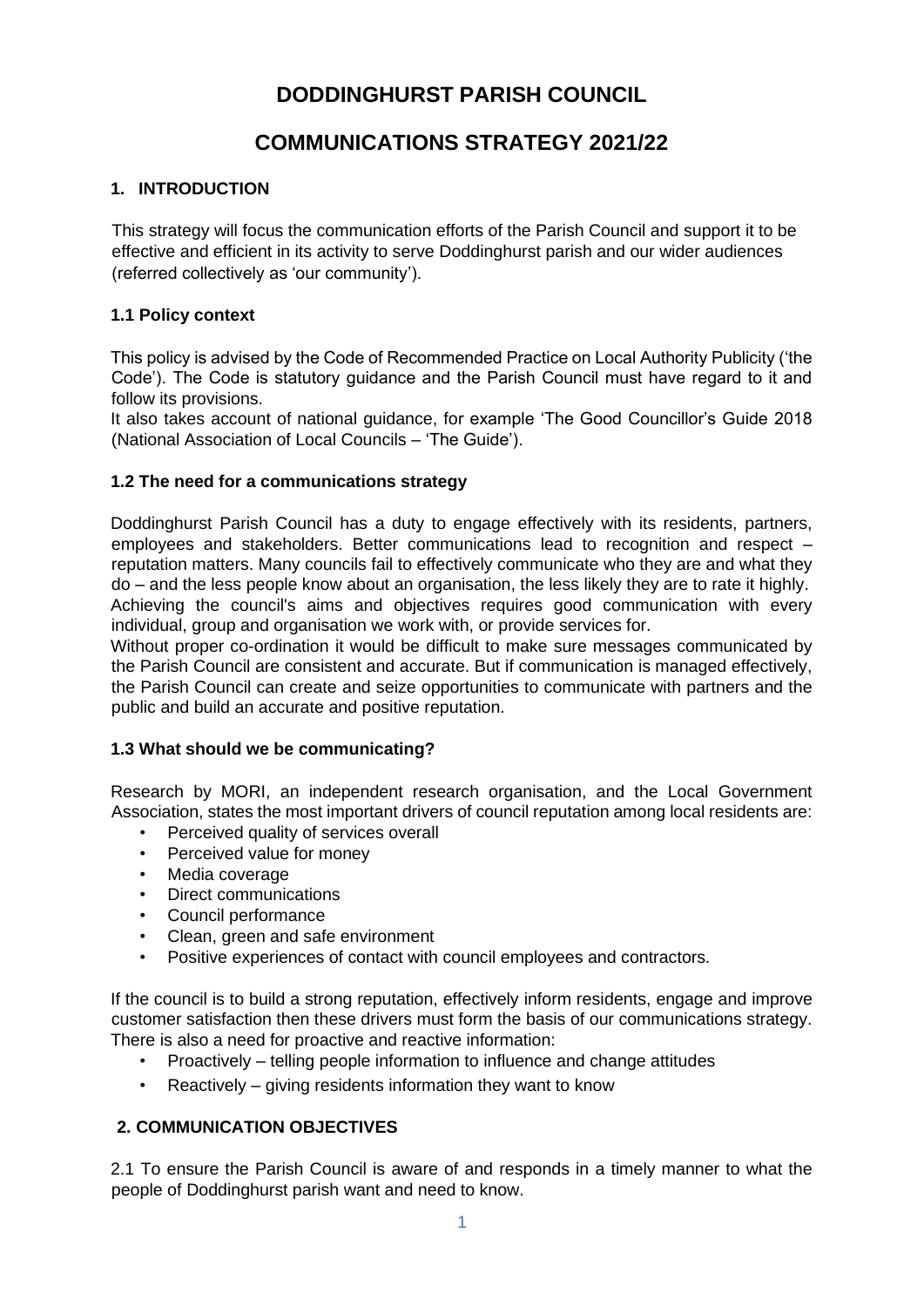2.2 To use a variety of digital and traditional communication channels to make sure the information we provide is accessible for the whole community.

2.3 To ensure our messages are relevant, clear and factual to ensure maximum impact and interaction between the Parish Council and our community.

2.4 To provide a user-friendly website to drive interaction with our audiences.

#### **3. COMMUNICATIONS PRINCIPLES**

Five principles underpin the strategy. Our communication channels need to:

- Be accessible for all
- Be convenient to access
- Help manage expectations
- Be relevant, clear and factual
- Encourage two-way positive engagement and to 'act together'.

#### **3.1 Identifying newsworthy items**

It is the responsibility of everyone working within the Parish Council to identify newsworthy items; these will include a range of Parish Council activities and decisions and it is the responsibility of the Parish Clerk to make the decision as to whether or not a press release should be issued. The content of a Press Release should be approved by the Member of the council nominated as the Press Officer.

#### **3.2 Handling media enquiries**

The Parish Clerk co-ordinates all formal media enquiries to the Parish Council. Members and Parish Council staff who are directly approached by the media should not attempt to answer questions themselves without establishing the full facts. If Members are in any doubt, they should consult the Parish Clerk.

The Parish Council should not pass comments on leaks, anonymous allegations or allegations about individual staff and Members. The phrase "no comment" should not be used as a response to a media enquiry. The Parish Council is open and accountable and should always try to explain if there is a reason why it cannot answer a specific enquiry.

#### **3.2.1 Managing negative issues**

From time to time the Parish Council has to respond to negative issues. It is important that these situations are managed carefully so as to limit the potential for negative publicity. Members and Officers must alert the Parish Clerk as soon as a potentially negative issue which may attract media interest is known. They should not wait until contact is made by the media. Members and Officers must be prepared to work together to prepare holding statements, other information and carry out research even if no media have contacted the Parish Council about an issue.

#### **3.2.2 Correcting inaccurate reporting**

Should the media publish or broadcast something inaccurate about the Parish Council, a quick decision needs to be taken on any action necessary to correct it. The issue should be discussed with the Parish Clerk to decide what action is appropriate. This could be a letter or news release, a conversation with the journalist concerned, a personal letter to the editor or legal advice. It will also be necessary to decide who is the most appropriate person to take the agreed action.

It should be noted that in the case of minor inaccuracies which have little or no impact on the message being conveyed, it can sometimes be counterproductive to complain; each case should be judged individually.

Occasionally the Parish Council will get something wrong. In these cases, damage limitation is the key – this can usually be achieved by admitting the mistake, apologising and stating how the Parish Council will learn from the error or put it right.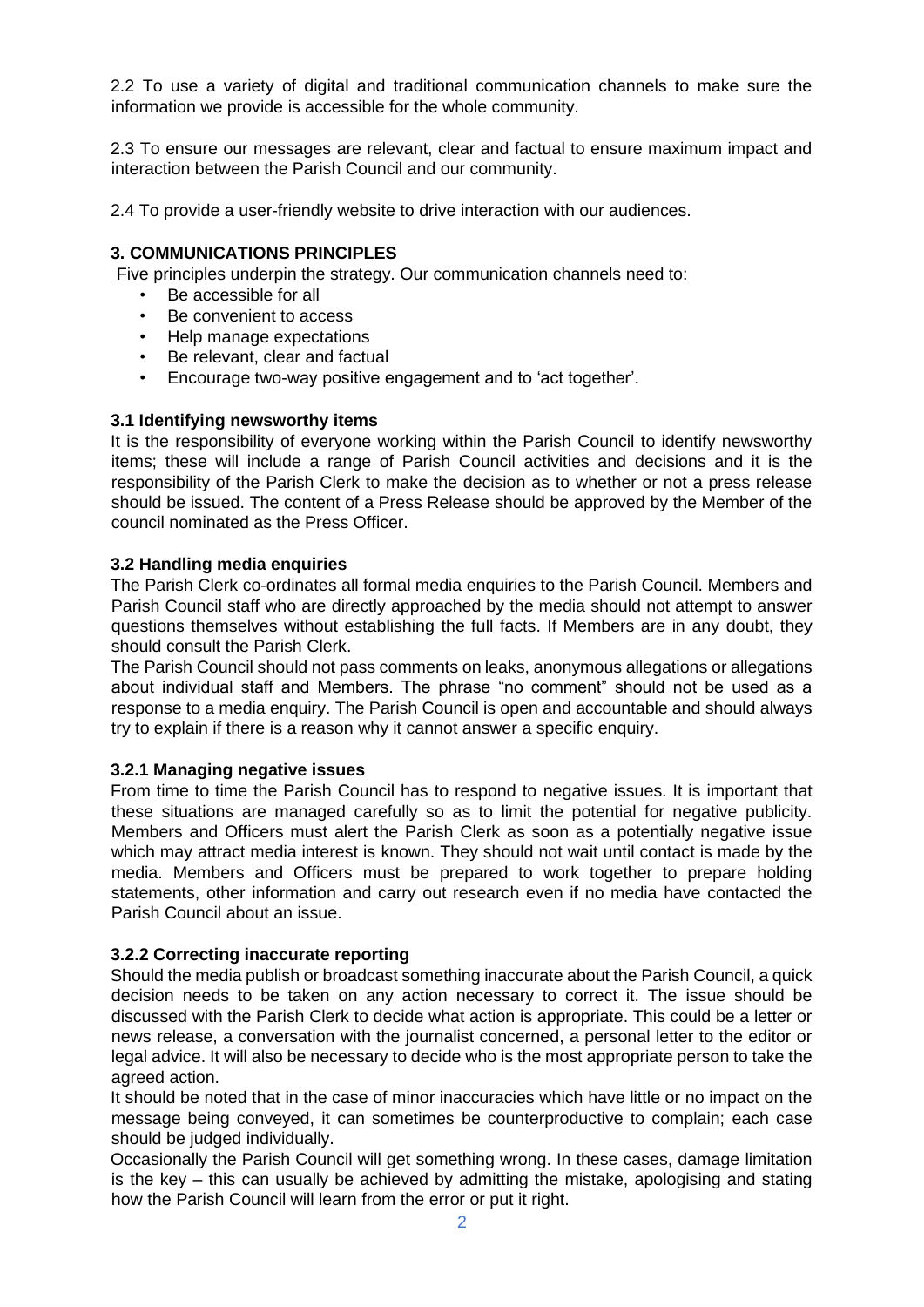## **3.3 Press releases**

The use of press releases is a key technique for publicising Parish Council activities, decisions and achievements. An official Parish Council release is made on behalf of the Parish Council as a whole; it will be written and issued by the Parish Clerk. Official Parish Council releases will follow a corporate style appropriate for the media being targeted and a central record will be maintained. All releases will accurately reflect the corporate view of the Parish Council, contain relevant facts and may include an approved quotation from an appropriate Parish Councillor.

Parish Council press releases will not promote the views of specific political groups, publicise the activities of individual Parish Councillors, identify a Member's political party or persuade the general public to hold a particular view. All official Parish Council releases will be placed on the Parish Council's website within one working day of issue.

## **3.4 Interviews**

Any member of staff or elected Member who is contacted by a journalist requesting an interview in their capacity as a representative of the Parish Council should refer the matter to the Parish Clerk.

The situation and the information required by the journalist will inform the choice of person put forward for interview. Officers should never give their opinion on specific Parish Council policy but must keep to the corporate line and key messages, their role being to provide expertise and factual knowledge only in support of the Parish Council's approved and agreed policies.

## **3.5 Media coverage of council meetings**

Provision is made for members of the media to attend Parish Council and Committee meetings. During meetings Members and Officers should be mindful that any comments and messages are put across in a manner which gives the journalist an accurate picture rather than relying on the journalist's interpretation of what may be a complex issue.

Where a meeting of the Parish Council and its committees includes an opportunity for public participation, the media may speak and ask questions. Public participation is regulated by the Parish Council's Standing Orders. Both the media and the public are entitled to film and record council meetings held in public.

# **4. INFORMATION REQUIREMENTS**

#### **4.1 Freedom of Information and data protection**

Should the Parish Council receive a request for information under the Freedom of Information Act 2000 on a topic on which there is correspondence (written or email), that correspondence will normally have to be disclosed unless it is exempt. The fact that the disclosure may prove embarrassing would not, in itself, prevent disclosure. In addition, care should be taken when processing personal data.

The Data Protection Act 2018 prevents the use of personal information other than for the purposes for which it was supplied. Members should bear this in mind when using any personal data which may be supplied to them by their constituents.

The Parish Council cannot disclose confidential information or information the disclosure of which is prohibited by law. The Parish Council cannot disclose information if this is prohibited under the terms of a court order, by legislation, the Parish Council's standing orders, under contract or by common law. Parish Councillors are subject to additional restrictions about the disclosure of confidential information which arise from the code of conduct adopted by the Parish Council, a copy of which is available via the Parish Council's website.

#### **INDIVIDUAL COUNCILLORS' POLICY**

The purpose of this policy is to clarify the roles and responsibilities of all Officers and Members involved in dealing with the media and to provide guidance on how to handle media interest.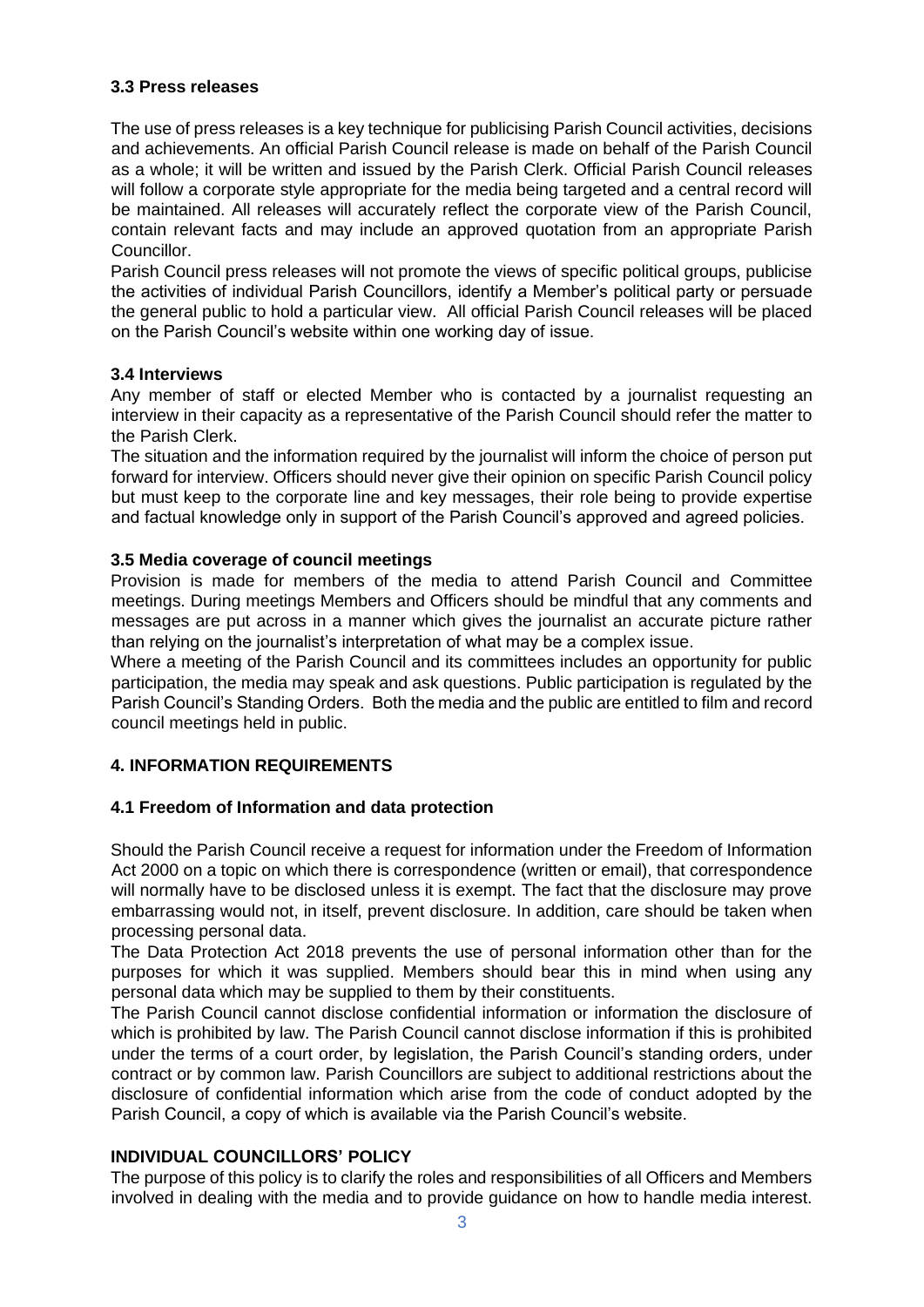It is also to ensure that the Parish Council is seen to communicate in a professional and objective manner.

This policy does not seek to regulate Parish Councillors in their private capacity but does provide advice and guidance on their sensible use of conventional and social media. The

Parish Council's communications with the media seek to represent the corporate position and views of the Parish Council. If the views of Parish Councillors are different to the Parish Council's corporate position and views, it is the responsibility of every councillor to make this distinction clear.

Subject to the obligations on Parish Councillors not to disclose information referred to in section 4.1 and not to misrepresent the Parish Council's position, Parish Councillors are free to communicate their position and views.

In all cases, the Parish Council's approach, in accordance with the Code and the Guide, is that all individual councillor communications should:

- be lawful
- be cost effective
- be objective
- be even-handed
- be appropriate
- have regard to the Parish Council's policies, particularly Equality and Diversity be issued with care during periods of heightened sensitivity (e.g., elections).

## **If in doubt, never say anything you will be uncomfortable repeating in court.**

# **5. COMMUNICATION CHANNELS**

The type of communication channels used will depend on the target audience and the message to be communicated. These may include:

- 1. Parish Council website
- 2. Social media
- 3. Consultations and feedback forms
- 4. Correspondence (general)
- 5. Direct responses (email, phone, in person representations)
- 6. Parish Council meetings
- 7. Parish Council working groups
- 8. Nominated Parish Council spokesperson (e.g., for social media responses)
- 9. Annual Parish meeting
- 10. Parish Councillors
- 11. Features submitted to local newsletters
- 12. Posters, flyers, newsletters
- 13. Village notice boards
- 14. Networking links with partners/stakeholders.

# **5.1 Website**

The Parish Council website is an important vehicle for the promotion of Parish Council and wider Parish activities. The website will not:

- contain content that may result in actions for libel, defamation or other claims for damages
- be used to process personal data other than for the purpose stated at the time of capture
- promote any political party or be used for campaigning
- promote personal financial interests or commercial ventures
- be used for personal campaigns
- be used in an abusive, hateful or disrespectful manner.